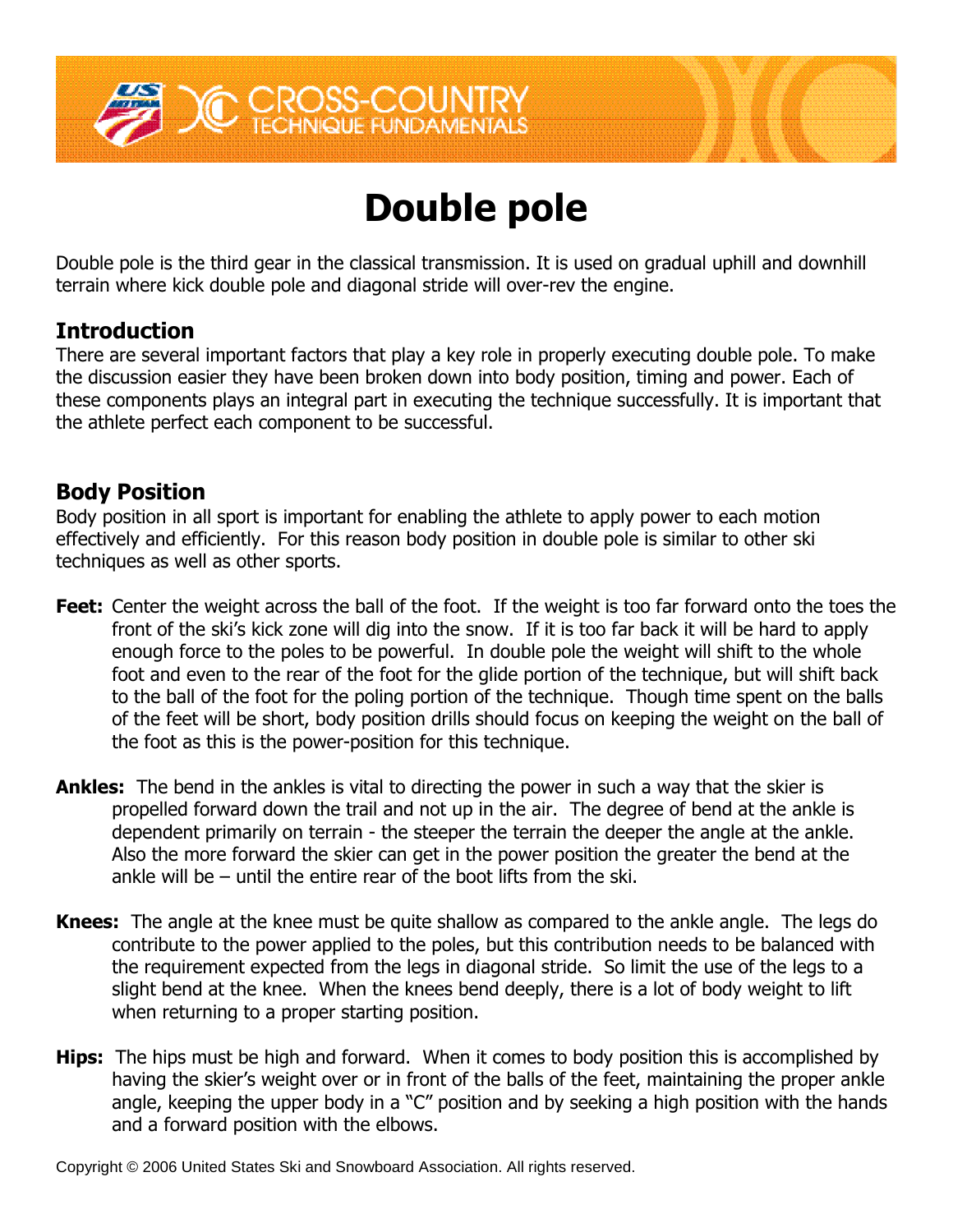

Look for the hips to remain high and forward through the entirety of the double pole cycle – even at the end of the cycle when the poling motion is finished.

- **Core/Back:** The upper-body, from tailbone to head, should form a soft "C" shape. Think Neanderthal man, big foot, gunslinger. Do not think of the Queen of England or of the postural advice of your parents. This "C" position will help keep the hips over the feet, relax the lower back as well as position the muscles of the core to apply force to the poles. This " $C$ " can be very shallow leaving the skier quite upright or rather pronounced putting the skier in an aggressive forward position. Seek to stay in a more upright position where the hands are high and the body is working from a high position to a middle position rather than from a middle position to a low position. A common mistake is to fold at the waist into an "r" position. This forces the hips back and slows the cycle time of the double pole as well as steals power from the optimal use of the core muscles.
- **Shoulders:** Shoulders should be rounded leaving the arms hanging free and loose in front of the body. This position is ideal for applying both body weight and force to the poles.
- **Arms:** In the neutral or starting position the arms should hang loose from the shoulders. The angle of the arms at pole plant should enable the skier to apply maximal force with the core and back as well as the weight of the upper body to the poles. This means that the arm will often be close to or less than 90 degrees. This is terrain dependent, with steeper terrain demanding a sharper angle. At pole release the hands should be low. The follow through of the arms is dependent upon speed (and terrain). The faster the skier is moving the longer the follow through can be  $-$  but doesn't necessarily need to be. Keep the follow through short enough to help keep the hips high and to return to the poling position again as quickly as the terrain dictates.

## **Timing**

In double pole the upper-body is used to apply power onto the poles to propel the skier down the trail. The key to double pole timing is in the application of power to the poles. With the arms and body in the proper position the body weight falls on top of the poles as the core contracts, thus crunching down powerfully on top of the poles. The back and arms simultaneously push on the poles. This application of force must be quick and timing tight in order to be maximally powerful. The return of the upper body to a high start position is also important to this technique. The forward arm swing must be dynamic and in synchrony with the return of the upper-body to a high position in order to gain forward momentum and in order to return to a high position quickly and smoothly. See more on timing under "Power".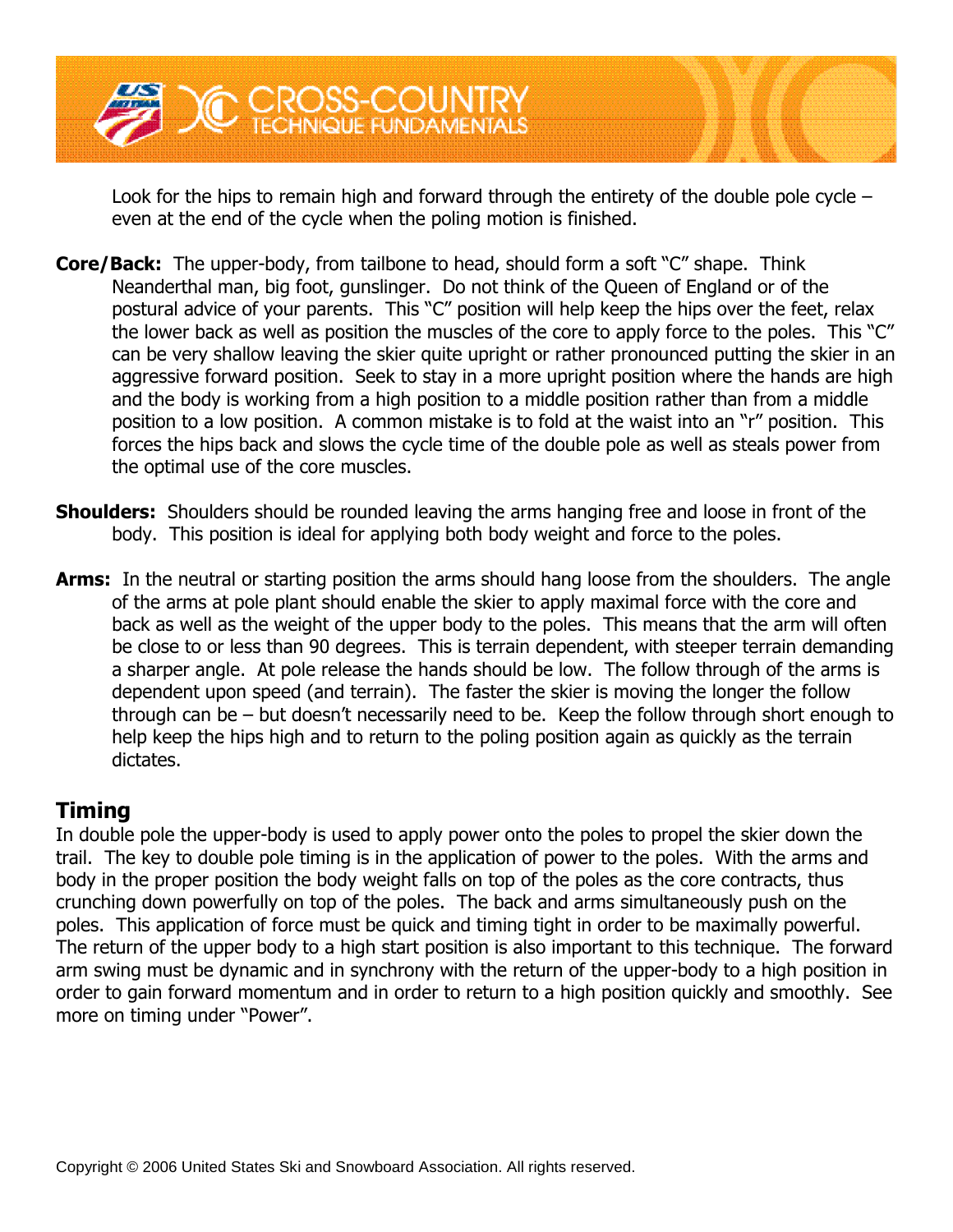#### **Power**

Power results from force applied quickly. Power relies on being in a position that allows both the application of the skier's strength and the application of that strength over a short period of time. The above description of body position aims to put the skier in that position. Timing allows power development while maintaining the forward momentum of the skier.

The effective, efficient and repetitive application of power to the poles is the goal of learning proper technique – including body position and timing. Once the skier can grasp the idea of proper body position it must be ingrained through repetition. This repetition will also develop the strength it takes to maintain this position and develop power from it. The practice of proper timing will help develop the speed of force application.

A good mantra for double poling is "high hands." The power position in double pole is the hands high, arms at 90 or less degrees, poles against or parallel with the forearms, and body leaning from the ankles dramatically forward. From this start position the body's weight will crash down onto the poles, the core will crunch and the arms and back will contribute force simultaneously. The poles will connect with the snow delivering all this power directly to the snow. With the arms held in tight there will be minimal power lost to a collapse of the arms, and the forward movement of the skier will push the tips of the poles back and the handles down translating power to forward movement.

Hands that start low steal most of the body weight as well as the ability of the core muscles to do their job at the start of the poling motion. At the same time the skier will not be able to seek as great a forward lean. While the pole angle more immediately translates to forward motion (baskets planted further back) there cannot be as much force applied to the poles. This force is applied late in the cycle and leaves the skier in a very low finishing position.

It should be noted that the arms can be planted at straighter than 90 degrees. In this case, however, some of the applied force will be given away as the arms collapse to a structurally strong position. The force in this case cannot be applied as quickly, thereby resulting in less power. Cycle time will also increase making it difficult to maintain momentum as the terrain goes uphill.

## **Training/Racing**

Technique is the tool you use to apply your fitness to the sport. Technique is the screwdriver, fitness is what you use to turn the screwdriver, ski racing is the job you are trying to accomplish. With technique training you are simply trying to develop a good tool to help you get the job done. But fitness comes first. If you are fit enough you can drive the screw into the board with no screwdriver at all. There are many examples of skiers with inefficient technique winning even World Cup ski races – in other words skiers who can drive the screw with no screwdriver – and they do this with fitness. All technique work must be done in conjunction with and as an addition to preparation aimed at aerobic, anaerobic or strength oriented training. Do not mistake having a nice tool chest with being a good carpenter.

Copyright © 2006 United States Ski and Snowboard Association. All rights reserved.